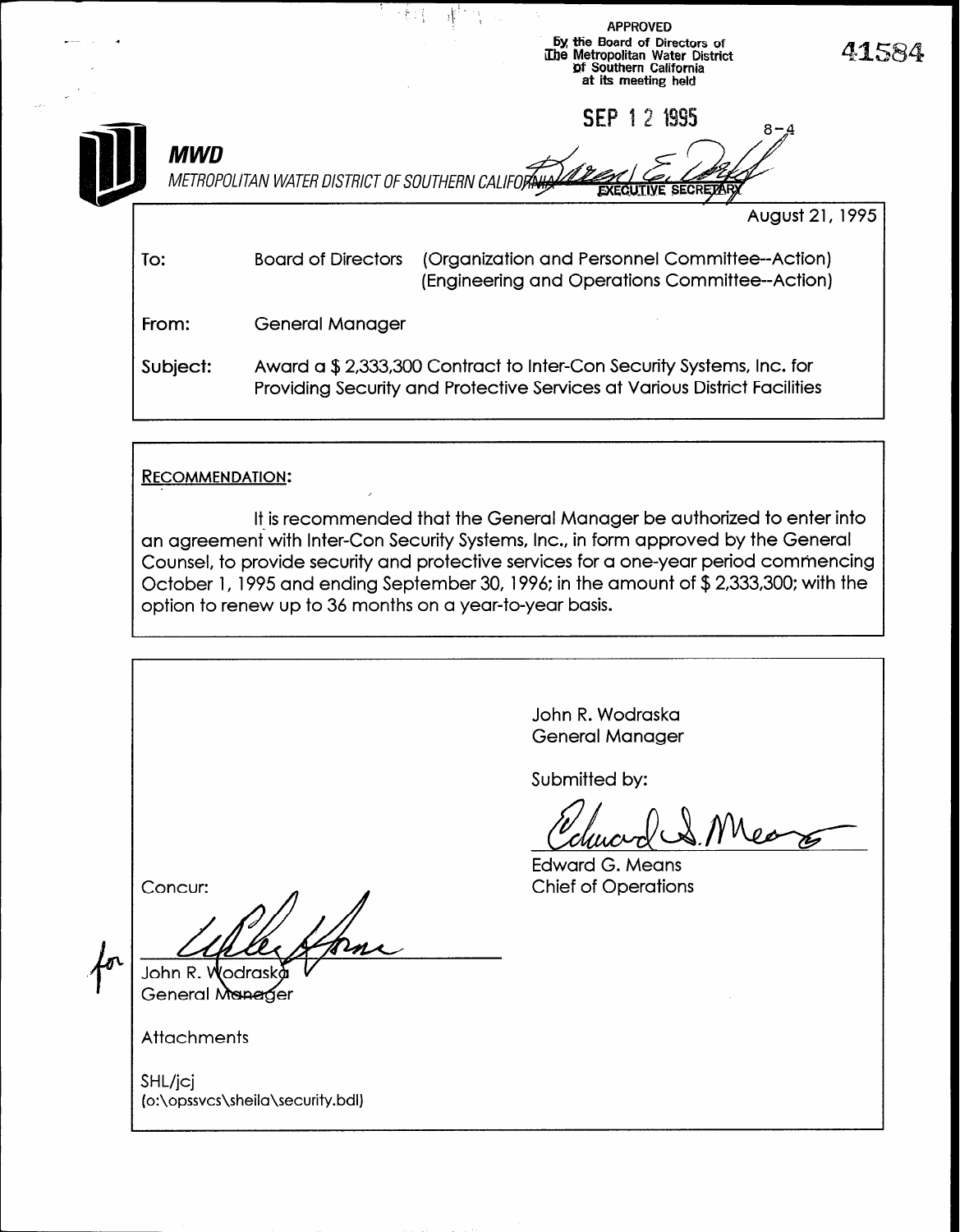#### **BRIEF DESCRIPTION:**

Metropolitan has need for contract guard services at several of its key facilities. These services are currently being provided by Pedus, Services, Inc. under a contract which expired June 30, 1995, and is now on a month-to-month basis. Metropolitan issued a request for proposals for providing security and protective services. Ten firms submitted proposals and after an in-depth evaluation of the proposals, Inter-Con Security Systems, Inc. was found to be the most capable of providing the necessary services at the most competitive cost. The contract provides for three extensions at Metropolitan's option.

|   |                              |   | <b>FUNDING</b>           |   | <b>TYPE OF COMPETITION</b> |
|---|------------------------------|---|--------------------------|---|----------------------------|
|   | <b>CONTRACT TYPE</b>         |   | <b>CAPITAL</b>           |   | <b>RFQ</b>                 |
| ☑ | <b>NEW</b>                   | М | $O$ & M                  | ☑ | RFP NO. 173                |
|   | <b>AMENDED</b>               |   |                          |   | <b>INFORMAL RFP</b>        |
|   |                              |   | <b>BUDGET STATUS</b>     |   | <b>OTHER COMPETITION</b>   |
|   | <b>CONTRACT FORM</b>         | ⊠ | FY 95/96 AMT \$2,500,000 |   |                            |
|   | LEASE                        |   | <b>OUT-YEAR AMT</b>      |   | <b>SOLE SOURCE</b>         |
| М | <b>PROFESSIONAL SERVICES</b> |   | NON-BUDGET AMT           |   |                            |
|   |                              |   |                          |   |                            |

## MBE/WBE:

The goal for this contract is 20% combined certified minority-owned business enterprise and certified women-owned business enterprise participation. Inter-Con is a certified minority-owned business enterprise and as such meets the goals of this contract.

## CEQA COMPLIANCE / ENVIRONMENTAL DOCUMENTATION:

The proposed action is exempt from the provisions of the California Ine proposed dollon is exempt from the provisions of the California Environmental Quality Act because it does not have the potential to cause a significant<br>effect on the environment.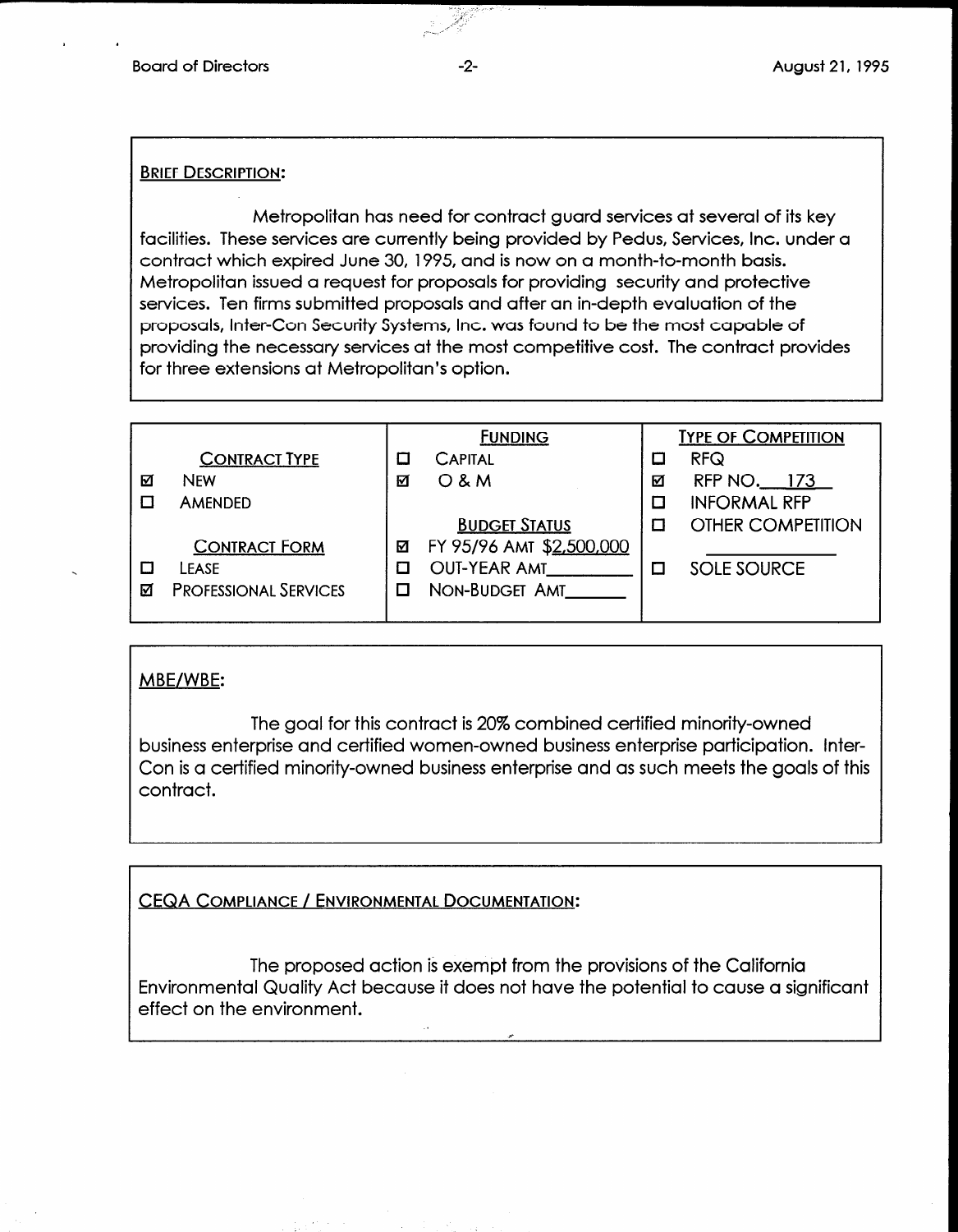# PURPOSE/BACKGROUND:

Metropolitan has facilities spread throughout its service area and has need for an outside contractor to provide security and protective services at several of its key facilities in Los Angeles, Orange, San Bernardino and Riverside counties. Pedus Services, Inc. has been providing these services since August 1992, under a contract that allowed for annual renewals for up to 48 months. Metropolitan staff chose not to exercise its option to renew for 1995-96 and, in June issued a Request for Proposals (RFP 173) for providing security and protective services. Notices were sent to approximately 100 vendors and announcement was made in *The Metropolitan News* and *The Small* **Business Exchange.** 

Thirty prospective respondents attended a mandatory pre-proposal conference and site inspection, and of those, 10 submitted proposals (see Exhibit I). A panel comprised of an outside security consultant, District security staff and Business Outreach, administrative and financial staff carefully reviewed each of the proposals for several factors (see Exhibit II) to assure selection of the best qualified firm to provide fixed-post and mobile-patrol guard services. Based upon this in-depth evaluation, a short list of five firms was identified, emphasizing proposal evaluation above pricing (see Exhibit Ill). Members of the review panel then visited each of the short-listed firms and conducted a follow-up interview during which areas of concern were clarified and proposal information validated (see Exhibit IV). The panel then ranked the top three respondents and background checks were made through TRW, Dunn and Bradstreet, and the Bureau of Collections & Investigative Services of the Department of Consumer Affairs: and references contacted to further verify proposal information. The panel evaluated the additional information then applied pre-determined weights to the points received for each element rated and determined that Inter-Con was clearly the best qualified firm to provide the needed services at a competitive price (see Exhibit V).

| <b>RFP STATISTICS</b>                                                                           | <b>EVALUATION CRITERIA</b>                                                                                   |
|-------------------------------------------------------------------------------------------------|--------------------------------------------------------------------------------------------------------------|
| 51 FIRMS REQUESTED RFP<br><b>10 FIRMS SUBMITTED PROPOSALS</b><br>5 FIRMS WERE SHORT-LISTED      | (ATTACHED)                                                                                                   |
| <b>CONTRACTS WITH CONSULTANT</b><br>$\square$ Total No. $\square$<br>$\Box$ MAXIMUM DOLLAR AMT. | <b>CONTRACTUAL DETAILS</b><br><b>E</b> ANTICIPATED DURATION 1-3 YEARS<br><b>El HOURLY RATES</b> SEE ATTACHED |